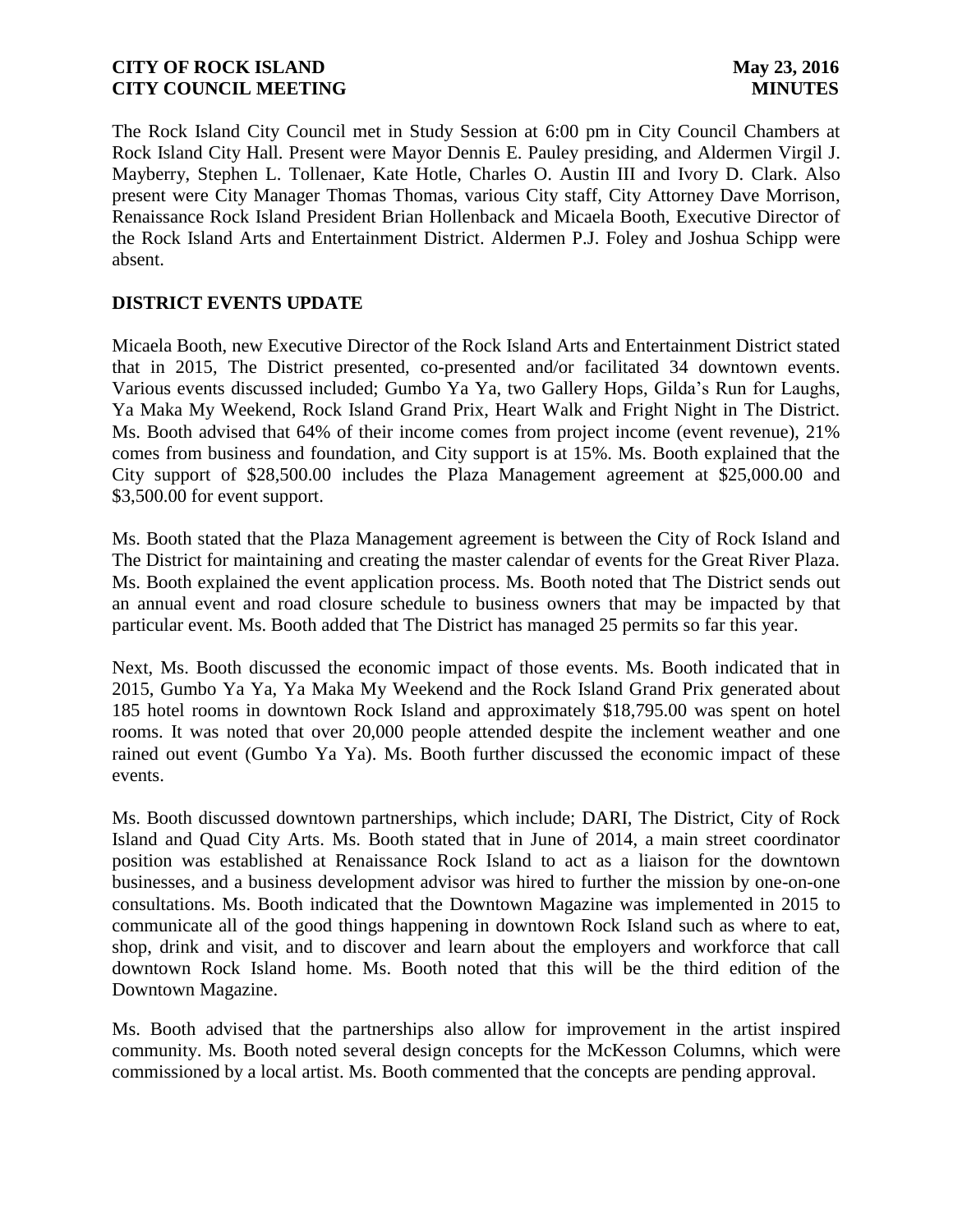Ms. Booth indicated that across the alley behind Starblock, there will be three banners installed later this summer and they were commissioned by local artists. Ms. Booth explained that they are looking at some design concepts for the side of The Establishment wall and this project will advance the Rock Island Arts Plan and the Downtown Strategic Plan. Ms. Booth advised that they are working with Quad City Arts for installing benches downtown. Ms. Booth commented that the Quad City Arts MetroARTS program will be refurbishing benches downtown and MetroARTS is working with the Arts Advisory Committee for design approvals. Ms. Booth noted that the work is expected to be completed in June.

Ms. Booth indicated that The District has been working closely with downtown property owners to identify and develop plans for downtown dumpster enclosures. It was noted that this aligns with living alleys, pedestrian-friendly communities and the Downtown Strategic Plan. Ms. Booth stated that 15 bicycle racks will be installed this week throughout the downtown. It was noted that the process started in 2015 as a result from a downtown business contacting Renaissance Rock Island for a bike rack. Ms. Booth further discussed this item. Ms. Booth advised that there were tears in the Plaza stage top and a new one was purchased and installed last Friday; it was used for two events this past Saturday. Ms. Booth indicated that this is the first time The District has been able to have a paid internship. Ms. Booth stated that two interns will be working for The District from May through August. Ms. Booth further discussed these internships.

Next, Ms. Booth discussed new holiday promotions and returning events. Ms. Booth stated that The District is committed to presenting a multi-day holiday event during the month of December, which will include marketing the events that are already going on in the downtown as well as other events and putting them all together in a marketing plan. Ms. Booth stated that they are looking to do some holiday window paintings as well as to have holiday lights and decorations. Ms. Booth stated that the new events returning this year include; Gilda's Run for Laughs that took place on April  $16<sup>th</sup>$ ; Rivers Edge Homebrew Festiv-Ale to be held on July  $16<sup>th</sup>$ ; and Midweek Music on the Plaza scheduled for Wednesdays from June through August. Ms. Booth noted that these events support a daytime economy. Ms. Booth indicated that one of The District's signature events, which is Gumbo Ya Ya, will be held on June  $10^{th}$  and June  $11^{th}$ . Ms. Booth commented that Third Thursday, which is a monthly networking event, will be held on June  $16<sup>th</sup>$  at Moe's Burgers & Brews. Ms. Booth stated that this event encourages an evening economy to support downtown businesses.

Council discussed Ms. Booth's presentation. Alderman Austin discussed the 34 downtown District events as it related to economic impact. Alderman Austin also discussed changes in The District's signature events as it related to a drop in attendance at these events. Alderman Austin stated that he would like to see more local food vendors at these events. In addition, Alderman Austin discussed fundraising groups and bars as it related to pricing for alcohol during these events.

Renaissance Rock Island President Brian Hollenback stated that in regards to pricing or undercutting at these events, it used to be a problem, but because of strong leadership of the Liquor Commissioner closing down some of the problem establishments, that issue has been resolved. Mr. Hollenback stated that in regards to festival fatigue, there has been a bit of decline, but from a national level, Gumbo Ya Ya and Ya Maka My Weekend are still two of The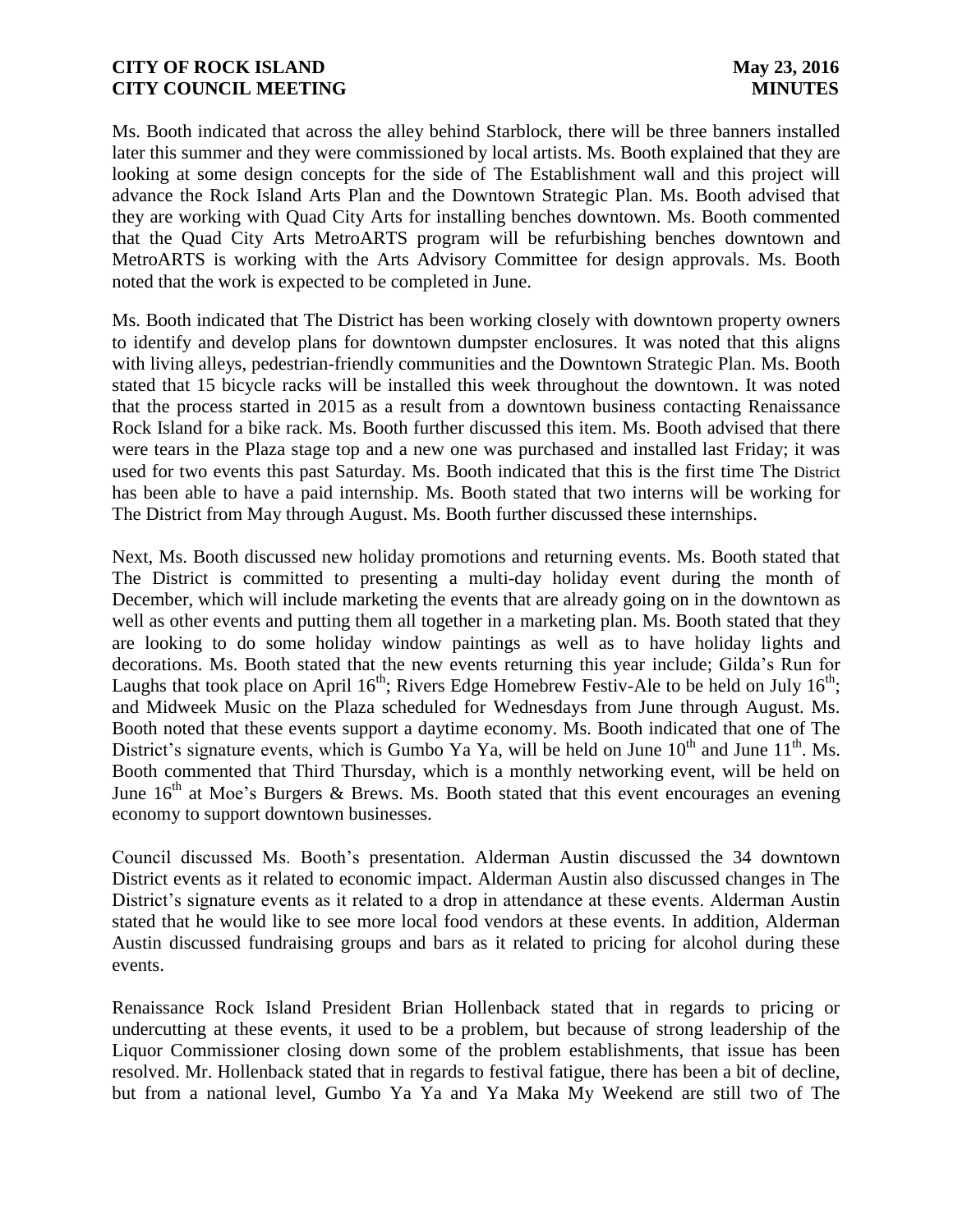District's strongest signature events and people come for the culture, which leads into the food component. Mr. Hollenback advised that they would like more local vendor participation, but these are cultural themed events and people look for that cultural type of food. Mr. Hollenback added that a lot of those vendors travel the circuit.

Council, Ms. Booth and Mr. Hollenback further discussed the presentation.

# **EXECUTIVE SESSION**

A motion was made by Alderman Austin and seconded by Alderman Mayberry at 6:24 pm to recess to Executive Session on matters of Personnel, Property Acquisition and Litigation. The motion carried on a roll call vote. Those voting Aye being; Alderman Mayberry, Alderman Tollenaer, Alderman Hotle, Alderman Austin and Alderman Clark; those voting No, none.

## **ADJOURNMENT**

Mayor Pauley reconvened the regular meeting at 6:33 pm. A motion made by Alderman Clark and seconded by Alderman Hotle to adjourn the meeting carried by the following Aye and No vote. Those voting Aye being; Alderman Mayberry, Alderman Tollenaer, Alderman Hotle, Alderman Austin and Alderman Clark; those voting No, none. The meeting was adjourned at 6:34 pm.

 $\overline{\phantom{a}}$  , and the contract of the contract of the contract of the contract of the contract of the contract of the contract of the contract of the contract of the contract of the contract of the contract of the contrac

Aleisha L. Patchin, City Clerk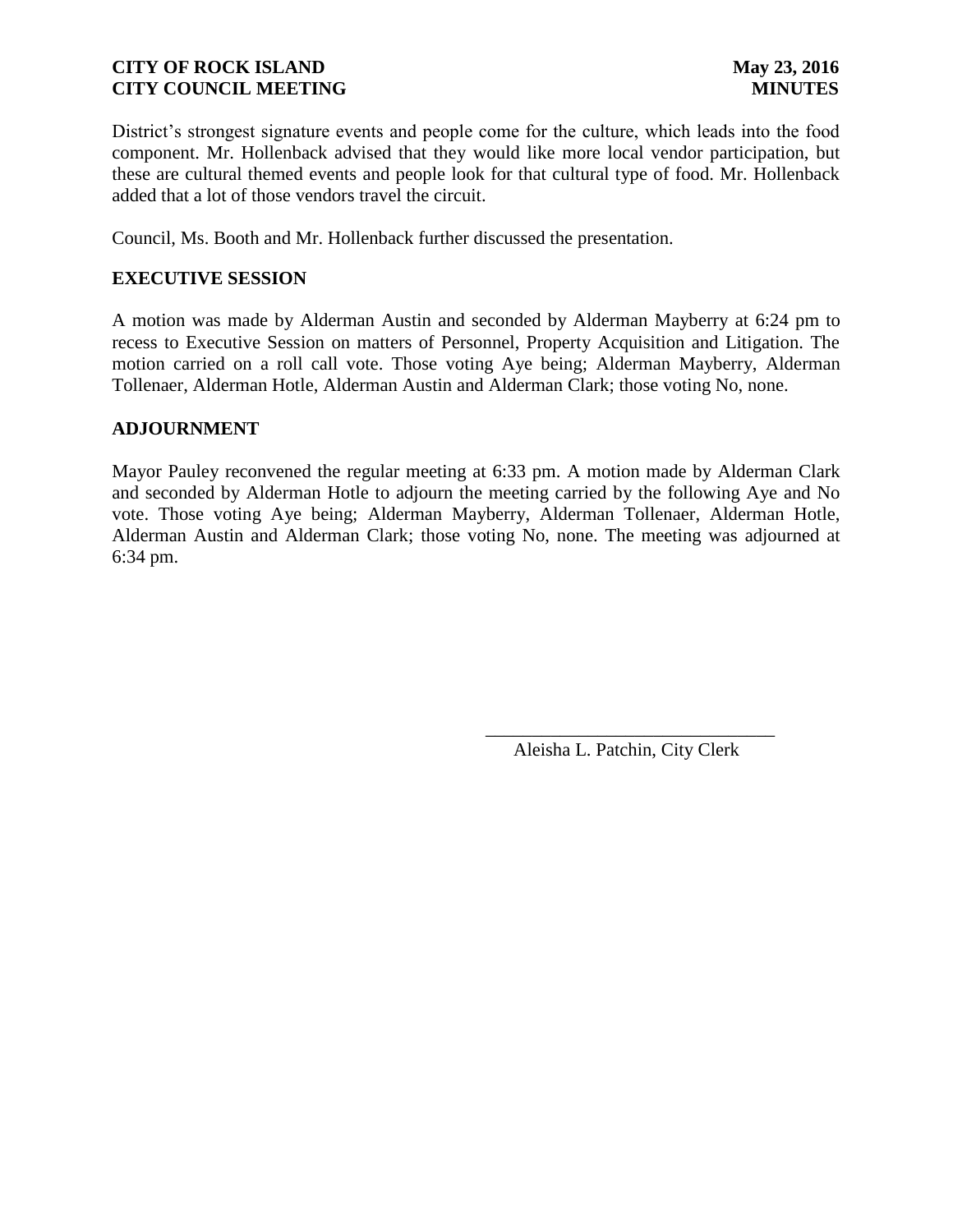Rock Island City Council met in regular session at 6:45 pm in Council Chambers of Rock Island City Hall. Present were Mayor Dennis E. Pauley presiding, and Aldermen Virgil J. Mayberry, P.J. Foley, Stephen L. Tollenaer, Kate Hotle, Joshua Schipp, Charles O. Austin III and Ivory D. Clark. Also present were City Manager Thomas Thomas and City Attorney Dave Morrison.

### Introductory Proceedings

Mayor Pauley called the meeting to order and led in the Pledge of Allegiance. Alderman Foley gave the Invocation.

### Agenda Item #5 **Minutes of the meeting of May 16, 2016.**

A motion was made by Alderman Hotle and seconded by Alderman Clark to approve the Minutes of the meeting of May 16, 2016 as printed. The motion carried by the following Aye and No vote; those voting Aye being; Alderman Mayberry, Alderman Foley, Alderman Tollenaer, Alderman Hotle, Alderman Schipp, Alderman Austin and Alderman Clark; those voting No, none.

# Agenda Item #6 **Update Rock Island by Mayor Pauley.**

Mayor Pauley stated that the City of Rock Island is in the process of reviewing and updating its land development codes to implement the City's Comprehensive Plan and to encourage community growth and development that is in keeping with Rock Island's unique character. The public is invited to an Open House to share thoughts on the City's existing development regulations and to learn more about the code update project. Mayor Pauley commented that the Open House will be held on Wednesday, May 25, 2016 from 6:00 to 8:00 pm at the Martin Luther King, Jr. Community Center located at  $6307<sup>th</sup>$  Avenue, Rock Island. The public is invited to drop by any time during this two hour window to speak with City staff or the project consultant team.

Mayor Pauley advised that Whitewater Junction is teaming up with Christian Care for a fundraiser to see who will be the first to ride the Zephyr waterslide in 2016. Will it be Rock Island City Officials, WHBF anchors or Christian Care dignitaries? Mayor Pauley indicated that on Wednesday, May 25, 2016 at 12:00 pm your votes will decide who goes down the waterslide first. Votes are collected by the dollars a person donates; one dollar, one vote. Go to www.christiancareqc.org for more information. Join the fun and help make a difference for those less fortunate in our community.

Starting June 5, 2016, the Rock Island Artists' Market will be open for the summer season every Sunday. Mayor Pauley stated that the Open Air Market will be open from 12:00 pm to 3:00 pm, where you can find original art, handcrafted goods and produce. The Market will be held at the Skeleton Key,  $52018^{\text{th}}$  St.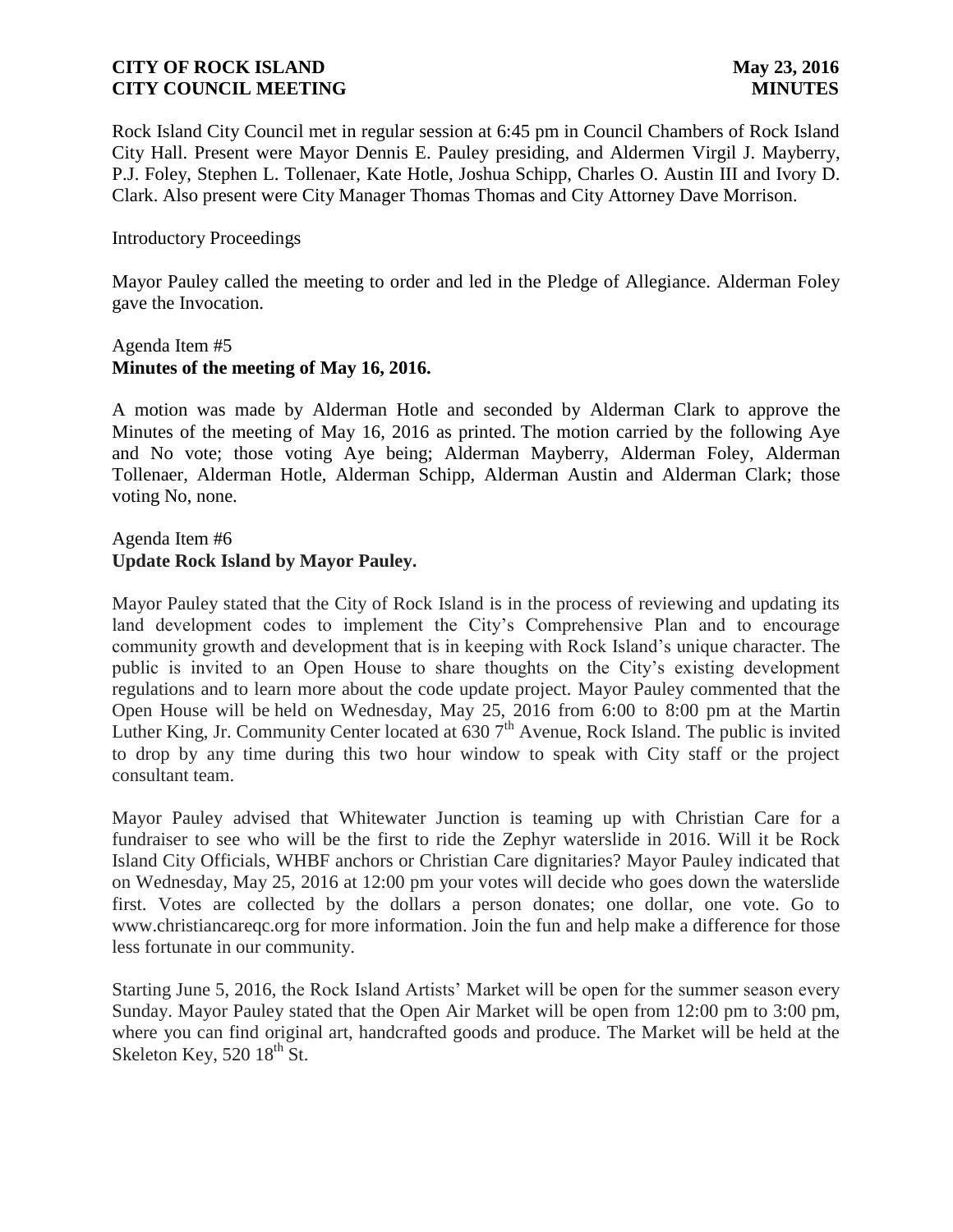Celebrate the end of the school year by visiting Whitewater Junction for waterslides, fun games, prizes and a live DJ. Mayor Pauley commented that the pool bash will be held on Friday, June 3, 2016 from 12:00 pm to 5:00 pm. The cost is regular admission. Call (309) 732-7946 for more information.

Mayor Pauley stated that River City 6 will perform in beautiful Lincoln Park on Tuesday, June 7, 2016. Dinner will be available from the Hy-Vee Grill starting at 5:00 pm. There will be dance lessons and family activities up until 7:00 pm. Concert begins at 7:00 pm to 9:00 pm. Call 732- RAIN to check status of event for inclement weather.

# Agenda Item #7 **Proclamation declaring Wednesday, May 25, 2016 at Boetje's Mustard Day.**

Mayor Pauley read the proclamation. Mr. Will Kropp accepted the proclamation. Mr. Kropp thanked Council for the proclamation and stated that they are so proud and so excited to be on top of the industry. Mr. Kropp stated that in the 127 year history of the company, they are finally number one in the world.

Mayor Pauley stated that Rock Island is so proud to have Boetje's in the City.

# Agenda Item #8 **Proclamation declaring Tuesday, June 7, 2016 as Barbershop Harmony Day.**

Mayor Pauley read the proclamation. The Barbershop Quartet sang a harmony for Council. A representative of the Rock Island Chapter of the Barbershop Harmony Society accepted the proclamation and stated that they will be celebrating 75 years with a little party at the Hauberg Civic Center.

# Agenda Item #9 **CLAIMS**

It was moved by Alderman Austin and seconded by Alderman Tollenaer to accept the following report and authorize payment as recommended. The motion carried by the following Aye and No vote; those voting Aye being; Alderman Mayberry, Alderman Foley, Alderman Tollenaer, Alderman Hotle, Alderman Schipp, Alderman Austin and Alderman Clark; those voting No, none.

a. Report from the Human Resources Department regarding payment in the amount of \$23,715.60 to Broadspire of Atlanta, Georgia for Worker's Compensation Settlement for Steven Mumma.

# Agenda Item #10 **Claims for the week of May 13 through May 19 in the amount of \$1,542,147.67.**

Alderman Clark moved and Alderman Tollenaer seconded to allow the claims. The motion carried by the following Aye and No vote; those voting Aye being; Alderman Mayberry,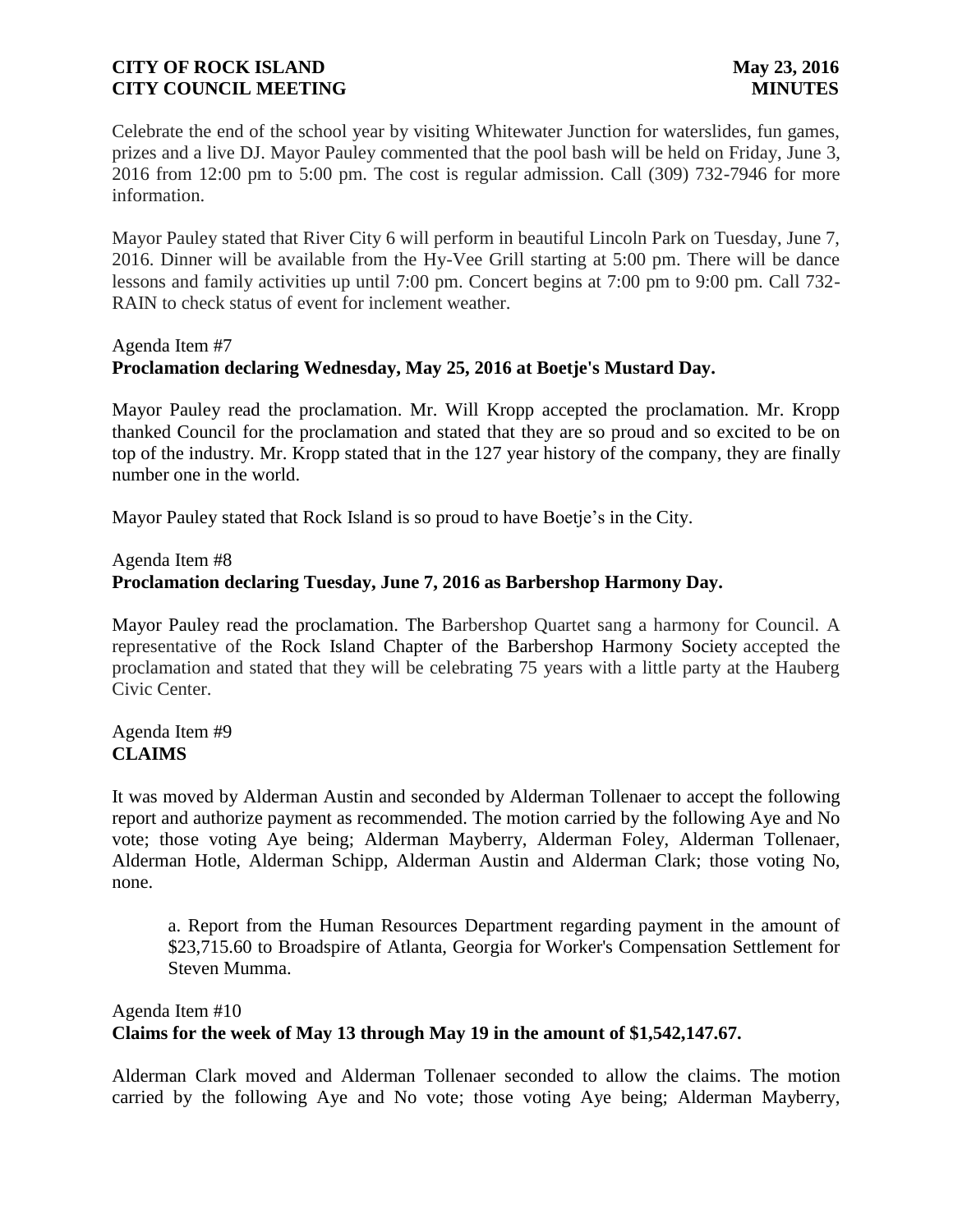Alderman Foley, Alderman Tollenaer, Alderman Hotle, Alderman Schipp, Alderman Austin and Alderman Clark; those voting No, none.

## Agenda Item #11 **Purchase Card Claims for the month of April in the amount of \$49,301.35**.

It was moved by Alderman Hotle and seconded by Alderman Tollenaer to approve the purchase card claims. The motion carried by the following Aye and No vote; those voting Aye being; Alderman Mayberry, Alderman Foley, Alderman Tollenaer, Alderman Hotle, Alderman Schipp, Alderman Austin and Alderman Clark; those voting No, none.

#### Agenda Item #12

# **Report from the Public Works Department regarding an agreement with Mead & Hunt of Middleton, Wisconsin for professional consulting services for utilities privatization on the Rock Island Arsenal in the total estimated amount of \$82,660.00.**

Alderman Tollenaer moved and Alderman Foley seconded to approve the agreement as recommended and authorize the City Manager to execute the contract documents. The motion carried by the following Aye and No vote; those voting Aye being; Alderman Mayberry, Alderman Foley, Alderman Tollenaer, Alderman Hotle, Alderman Schipp, Alderman Austin and Alderman Clark; those voting No, none.

# Agenda Item #13 **Report from the Mayor regarding designation of the Mayor Pro Tem.**

Alderman Tollenaer nominated Alderman Hotle to be Mayor Pro Tem for 2016-2017, which nomination was seconded by Alderman Foley. Nominations were then closed. Alderman Hotle was elected as Mayor Pro Tem. The nomination carried by the following Aye and No vote; those voting Aye being; Alderman Mayberry, Alderman Foley, Alderman Tollenaer, Alderman Schipp, Alderman Austin and Alderman Clark; those voting No, none. Alderman Hotle abstained.

#### Agenda Item #14

**Report from the City Clerk regarding two Plaza Activity applications from The District requesting to host the Midweek Music on the Plaza event from noon to 1:00 pm on Wednesdays from June through August, and the winter Gallery Hop from 5:00 pm to 10:00 pm on Friday, December 9, 2016 and a request to waive the application and permit fees for both events.**

Alderman Foley moved and Alderman Hotle seconded to approve the events and waive the fees as recommended.

Comments followed. Alderman Hotle stated that earlier in the study session this evening, Micaela Booth, the new Executive Director, shared with Council all of the things they are working on doing such as continuing with their current events that are successful and expanding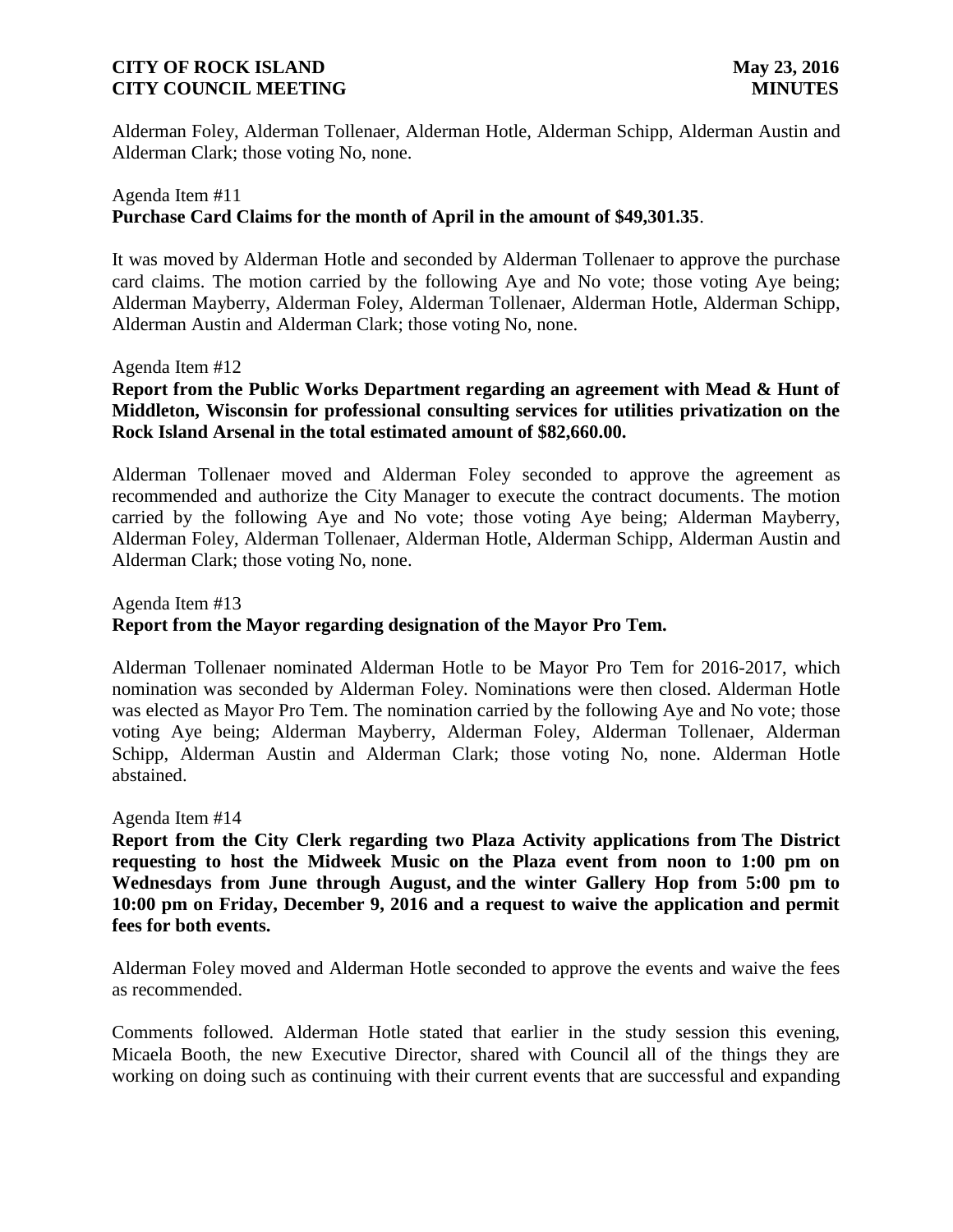on some other opportunities. Alderman Hotle added that they are focusing on improving the downtown.

After comments, the motion carried by the following Aye and No vote; those voting Aye being; Alderman Mayberry, Alderman Foley, Alderman Tollenaer, Alderman Hotle, Alderman Schipp, Alderman Austin and Alderman Clark; those voting No, none.

### Agenda Item #15

**Report from the City Clerk regarding a request from Annette Zapolis for a sound amplification permit for Saturday, June 4, 2016 from 6:00 pm to 11:00 pm for a private wedding reception at the House on the Hill at Augustana College located at 3052 10th Avenue.**

Alderman Schipp moved and Alderman Hotle seconded to approve the sound amplification permit as recommended.

Comments followed. Alderman Hotle congratulated the happy couple and stated that Annette Zapolis is a business owner in Rock Island and we are glad that Ms. Zapolis is having her wedding event in Rock Island.

After comments, the motion carried by the following Aye and No vote; those voting Aye being; Alderman Mayberry, Alderman Foley, Alderman Tollenaer, Alderman Hotle, Alderman Schipp, Alderman Austin and Alderman Clark; those voting No, none.

Agenda Item #16

**Report from the City Clerk regarding a request from Jana Sand of The Fort Armstrong for a Street Closing at 19th Street between the alley directly south of the building and 3rd Avenue and a request for Sound Amplification for The Fort Armstrong's 90th Anniversary celebration to be held on Thursday, June 23, 2016 from 3:00 pm to 7:00 pm at 1900 3rd Avenue.**

It was moved by Alderman Hotle and seconded by Alderman Schipp to approve the requests as recommended. The motion carried by the following Aye and No vote; those voting Aye being; Alderman Mayberry, Alderman Foley, Alderman Tollenaer, Alderman Hotle, Alderman Schipp, Alderman Austin and Alderman Clark; those voting No, none.

Agenda Item #17 **Other Business.**

Alderman Hotle commented on the competition for dignitaries sliding down the waterslide at Whitewater Junction. Alderman Hotle stated that if the Mayor wins, he probably will be sliding down that waterslide wearing a suit.

Alderman Hotle advised that Citizen of the Year nominations will be taken until the first week in June. Alderman Hotle encouraged everyone to nominate someone that they feel is deserving of the award.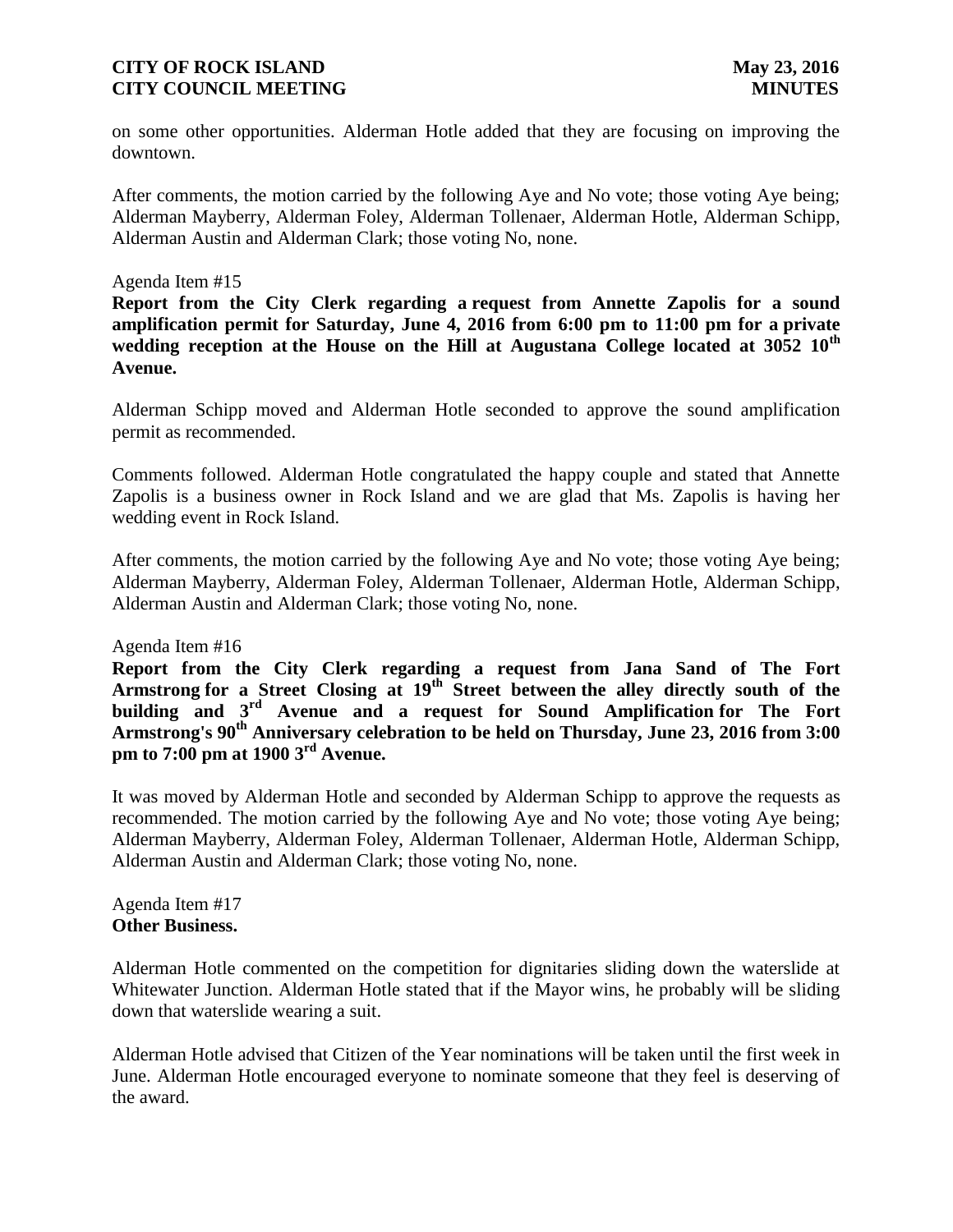Alderman Hotle reminded everyone that she will be having a ward meeting this Thursday at 6:30 pm at the Hauberg Civic Center. Alderman Hotle commented that everyone is welcome to attend.

Alderman Clark stated that a meeting will be held on Wednesday, June  $1<sup>st</sup>$  at 6:00 pm at the Martin Luther King Center concerning the future of Douglas Park and the old Firehouse. Alderman Clark added that everyone is welcome and it is an opportunity for citizens to come and express their opinions.

Alderman Foley stated that he recently did his first half marathon and it was a great time. Alderman Foley noted that he finished six minutes under his goal.

Alderman Austin inquired upon the Mayor to comment on why Council will recess to Friday, June  $3<sup>rd</sup>$  at 1:00 pm.

Mayor Pauley advised that Council will be having their annual Goal Setting sessions on Friday from 1:00 pm to 4:00 pm or 5:00 pm and Saturday from 8:00 am to 4:00 pm. Mayor Pauley stated that Council will review priorities and set goals for next year and Council will also look into future years. The Mayor commented that if anyone has issues that they feel Council needs to look at closely, contact your Alderman. Mayor Pauley stated that as Council sets their priorities, those are the ones that will be focused on for the next year.

Alderman Mayberry commended Augustana College on their excellent graduation they had yesterday. Alderman Mayberry commented that Augustana College is going to take part in the  $175<sup>th</sup>$  year celebration of the City on Labor Day.

Mayor Pauley stated that the Vietnam Veteran's Parade was this past Saturday morning at 10:30 am. Mayor Pauley added that he and Alderman Tollenaer greeted people at the beginning of the parade. Mayor Pauley stated that it was a great event and there were a lot of Vietnam Veterans and Korean Veterans. The Mayor added that there were a lot of great and proud people in that parade. Mayor Pauley noted that he would like to see it continue; it is a great thing to be doing to honor those Veterans.

Mr. Peter Ruklic of 2128 32<sup>nd</sup> Street, Rock Island, IL stepped forward. Mr. Ruklic discussed various facts about the City and development as it related to revitalizing Rock Island in terms of the ways the City is committed in trying to develop a people oriented environment in regards to people walking, riding their bikes and taking the bus to get to where they need to go.

#### Agenda Item #18 **Executive Session on Personnel, Property Acquisition and Litigation.**

An executive session was held prior to the regular meeting.